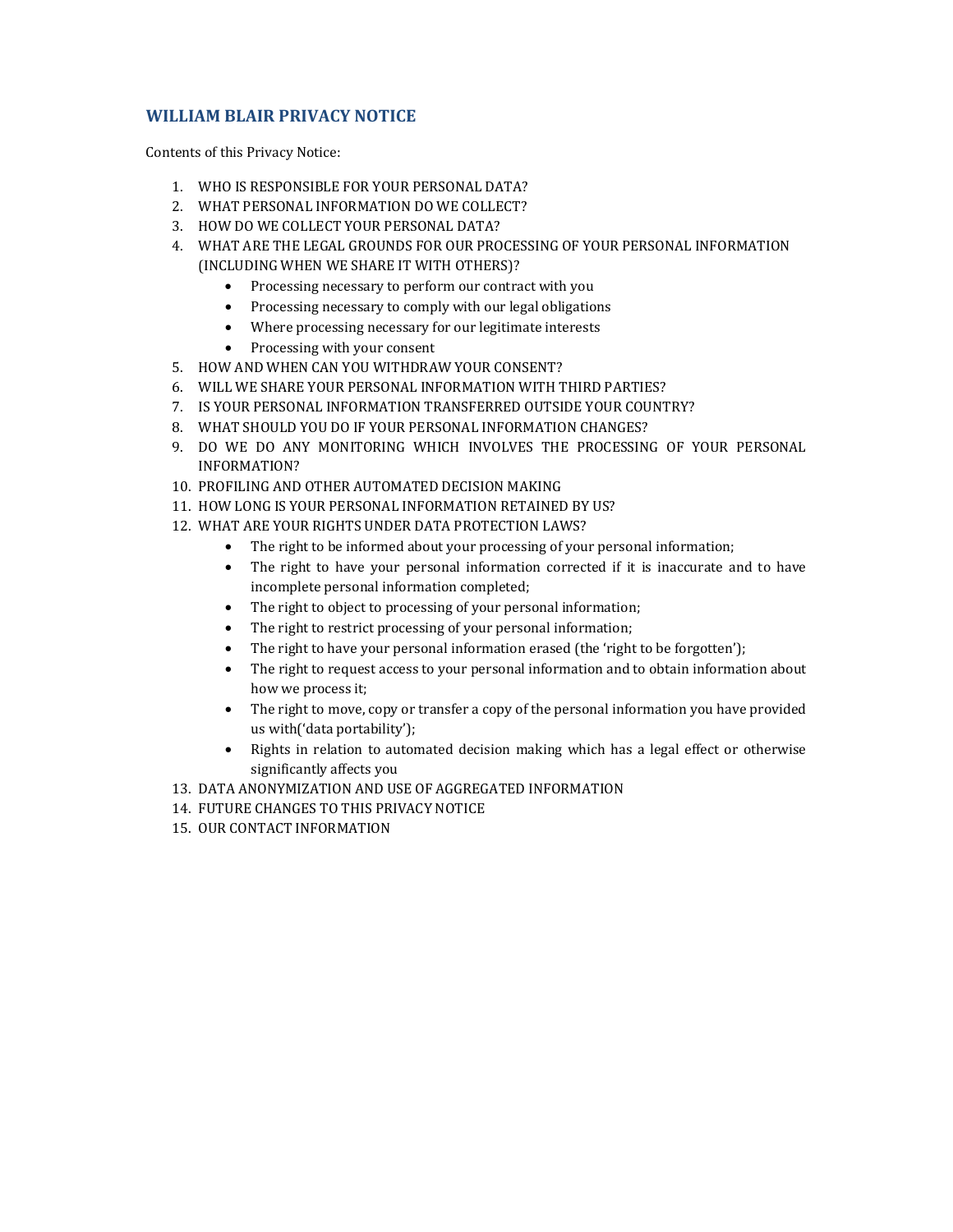## **1. WHO IS RESPONSIBLE FOR YOUR PERSONAL DATA?**

William Blair is responsible for your personal information. Personal information is information about you or from which we can identify you. This privacy notice describes how we as a Group deal with your personal information. Specifically, your data will be controlled by the William Blair Entity you have instructed or that is providing services or communications to you in your region.

It is important for you to know that William Blair is the brand name for a group of companies, based globally all of which may control your data. The main office in each jurisdiction is listed below:

- o William Blair & Company, L.L.C. 150 North Riverside Plaza, Chicago, IL 60606, USA
- o William Blair Investment Management, LLC 150 North Riverside Plaza, Chicago, IL 60606, USA
- o William Blair International Ltd The Broadgate Tower, 20 Primrose Street, 17th Floor London EC2A 2EW, UK
- o William Blair Investment Services (Zurich) GmbH Talstrasse 65, CH-8001 Zurich, Switzerland
- o William Blair International Limited (Frankfurt) OmniTurm, Große Gallusstraße 16-18, 42 Floor, 60312 Frankfort am Main, Germany.
- o William Blair & Company LLC (Australia) Level 26,1 Bligh Street, Sydney, NSW 2000, Australia
- o Wo Bai Business Consulting (Shanghai) Co., Ltd-W15, 22 Floor, JingAn Kerry Centre Office, Tower3, 1228 Middle Yan An Road, JingAn District, Shanghai, The People's Republic of China.
- o William Blair International (Singapore) Pte. Ltd.-18 Robinson Road, Level 16-01 (Suite 1619), Singapore 048547, Republic of Singapore.

We have a number of affiliates and branches and, on some occasions, those related affiliates and branches may have a different trading name. As such, the way our branches and affiliates process your personal information is also captured within this privacy notice.

As such, where we use terms such as we, us and our in this notice, we mean the William Blair Group and all of its branches, even if they have a different trading name.

If you have queries about this privacy notice or wish to exercise any of the rights mentioned in it, please contact us on the contact details at the bottom of this Privacy Notice.

# **2. WHAT PERSONAL INFORMATION DO WE COLLECT?**

We have set out below a description of the types of personal information about you which we will process when you become a client of ours, or during the course of our corresponding with you (both when you are our client, or where you have expressed interest in becoming a client, but have not yet become one). These also include marketing initiatives, that you have either opted in to or part of an existing distribution list.

Below is a description of the different types of personal information that we will collect and process about you in different circumstances.

- personal information that we generally process regardless of how you contact us, or for what reason, includes:
	- o your title, full name, your contact details, including for instance your email address, home and mobile/cell telephone numbers; and/or
	- o your home address, correspondence address (where different from your home address) and address history (usually only for current clients, or for new clients for identification, anti-money laundering, anti-fraud and credit reference agency checks);
	- $\circ$  If you submit an application to become a client, in the process of becoming a client or are already a client of ours, in addition to the above personal information, we may collect the following from you:
		- your date and place of birth and/or age;
		- financial information, including your bank account information;
- proof of identification in the form of copies of your passport, driving licence or other identity documents like utilities bills;
- your tax residency and/or nationality;
- information around any financial dependants you may have;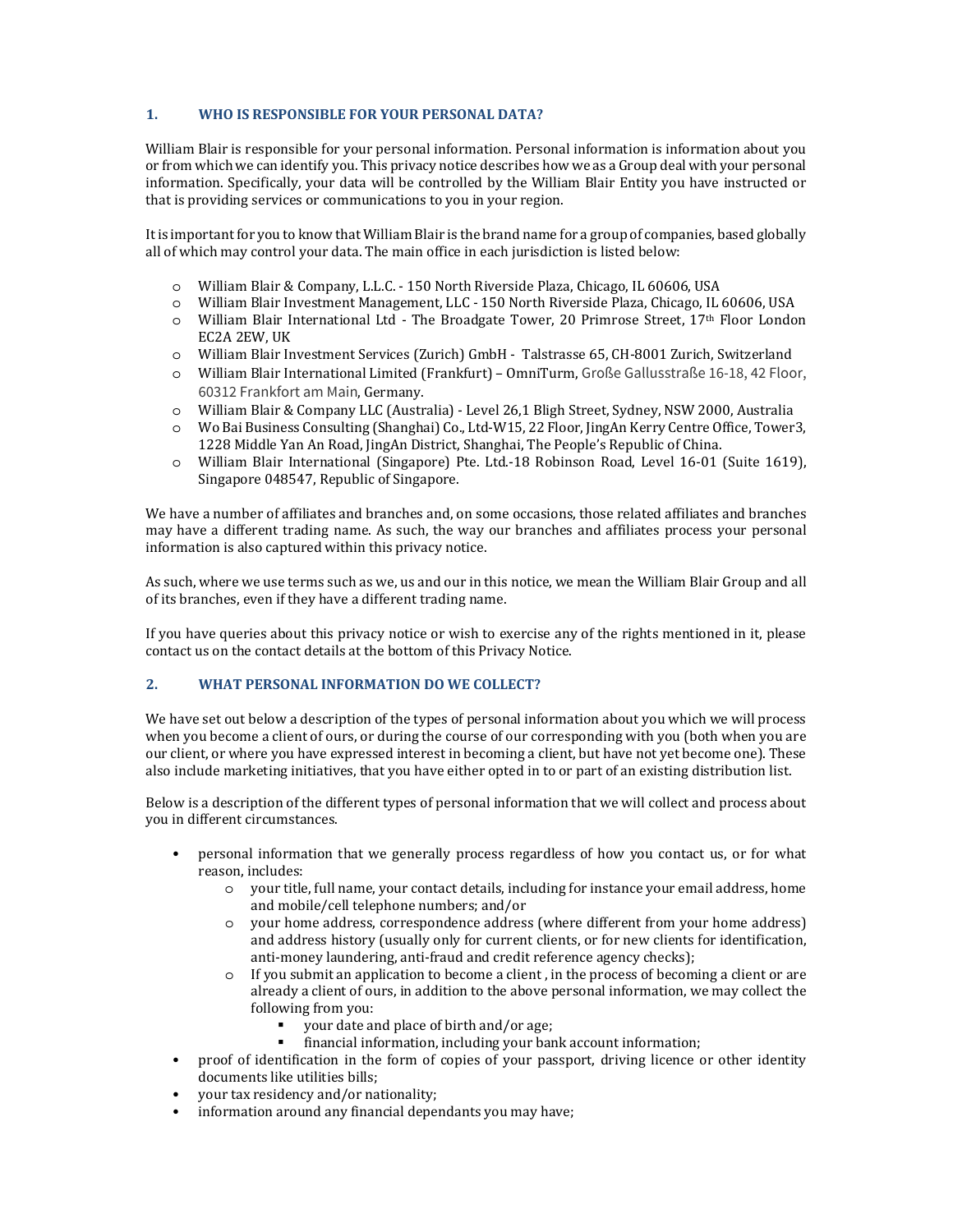- information around any assets and liabilities you have;
- information regarding the source/acquisition of your wealth:
- detailed information around your experience and knowledge of investments;
- information around your capacity for loss and your attitude to risk;
- personal information and contact information which you provide in correspondence with us, whether by email, written letter, or telephone call or through our online enquiry
- system or attendance notes of meetings or calls (this will be information volunteered by you, it could include the reasons why you have decided to invest, or where your investment money has come from, by way of example); and/or
- information relating to your use of our service;
- In addition to the above, we collect the following information from you when required:
	- o for anti-money laundering, identity verification and negative news screening and the information returned to us from the organisations tasked with performing those checks (further information is provided below relevant to such checks);
- where you have an online account / subscription with us, such information that is used to secure your online account, the answers to security verification questions, your username and password • where you have tax reporting duties in other jurisdictions for which we are responsible,
	- o for example the United States of America, we collect information to allow us to carry out this reporting and/or
- we provide a number of ancillary services which may require further information from you.
- In addition to the above, depending on how you engage with us, whether it be through our website, or by visiting one of our branches, we may also collect the following information:
	- o if you visit one of our branches, we may collect your physical image through our use of CCTV cameras;
	- $\circ$  if you visit our website, we may collect your IP address and/or use cookies to gather further information about your use of our site. Please refer to the Cookie Policy available on our website.

## **3. HOW DO WE COLLECT YOUR PERSONAL DATA?**

We will generally collect your personal information from you directly through discussions and taking notes, in our application or engagement forms, or in your correspondence with us. In addition, where you are a client of ours, or are looking to become a client of ours, we may also obtain personal information about you from other sources such as organisations which we use to perform anti-money laundering identity verification and negative news screening.

Other instances where we will not receive the information directly from you include where you have been introduced to us via your third party financial intermediary or distributor who acts on your behalf or where you have been introduced to us by a third party introducer, or where we have obtained your information from marketing lists which we can lawfully use. Some of the personal information obtained from the above organisations will have originated from publicly accessible sources.

As you will appreciate, we are required to collect some personal information by law and regulation. For example, we are required to verify your identity before we can approve any client applications. Providing this information is not voluntary and if you do not provide this personal information, we will not be able to register you as a client of ours.

In other cases, we need the information in order to provide our services to you. For example, if you request a payment to be made from your investment account to your bank account, we need your bank account information in order to do so. Again, if you do not provide this information to us, we will not be able to provide that service to you, so this information is mandatory.

Where you choose not to provide us voluntary personal information this may reduce the quality or type of service we are able to provide (for example, without providing your e-mail address, we may only be able to contact you by postal mail so our correspondence with you will be slower).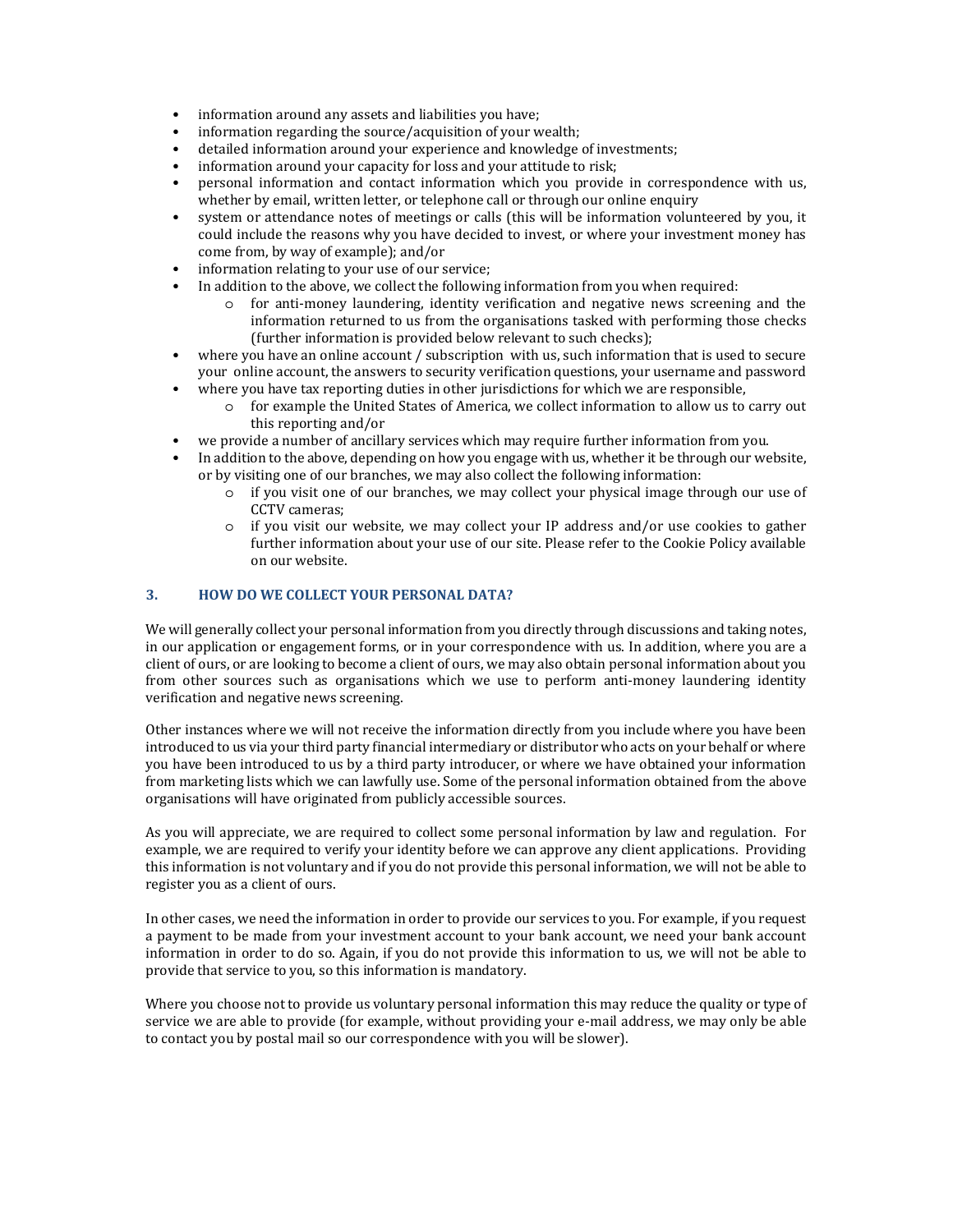#### **4. WHAT ARE THE LEGAL GROUNDS FOR OUR PROCESSING OF YOUR PERSONAL INFORMATION (INCLUDING WHEN WE SHARE IT WITH OTHERS)?**

Data protection laws require us to explain what legal grounds justify our processing of your personal information (this includes sharing it with other organisations). For some processing more than one legal ground will be relevant.

We mainly use the personal information we hold about you where it is necessary for us to perform our contract with you and to enable us to comply with legal obligations. Your personal information will also be used, where necessary, to pursue our own (and sometimes other third parties') legitimate interests, provided that when we do, your own interests and fundamental rights do not override those legitimate interests. Additionally, we can also use your personal information with your consent.

Each of the above-mentioned categories or reasons for processing your personal information is commonly known as a 'legal basis' which justifies the processing of your personal information in accordance with data protection law. However, we appreciate that the categories themselves do not provide you with a clear understanding of what that actually means. As such, we have provided further information below about what we will do with your personal information as it relates to each of these legal bases.

• *Processing necessary to perform our contract with you.* 

This purpose includes such processing as is necessary for us to undertake when you become a client of ours. It will also include processing that is undertaken prior to you becoming a client of ours, but which processing is necessary for us to enter into our agreement with you (i.e. during the application stage).

The processing will include processing:

- $\circ$  to communicate with you about your investment(s), product(s) or service(s) (e.g. periodic statements);
- o to enable us to open an account for you with us;
- $\circ$  to enable us to process the subscription or redemption of your investment or withdrawal;
- o to enable payments to be made or currency to be converted for you;
- o to evidence your ownership of an investment;
- o to verify that your instructions are genuine and to process them accordingly;
- o to inform you about the performance of your investment(s);
- $\circ$  to notify you about changes to your investment(s) (such as a change of name, or fund);
- o where applicable, to allow you to exercise rights in relation to your investment(s) (such as voting rights);
- o to recover any amount owed to us or a third party whose services are linked to the service we provide to you;
- o to investigate and deal with complaints or disputes;
- o to transfer your personal information to any third party who replaces William Blair as a provider of services to you; and/or
- $\circ$  to share your personal information with third parties if required for, or would assist, the management of your investment, product or service.
- *Processing necessary to comply with our legal obligations.*

There are a number of laws and regulations which we are required to comply with when we provide our services to you, as well as for our general daily operations. Some of these obligations will result in the processing of your personal information. Specifically, this will include processing:

- o to verify your identity and to carry out regulatory checks (such as anti-money laundering and identity verification checks);
- o where applicable, to comply with regulatory rules to ensure our services provided to you are suitable and/or appropriate;
- o to enable a register of investors to be maintained;
- o to contact you with notices about your investments;
- $\circ$  to detect, prevent and/or investigate fraud, money laundering and other financial crimes;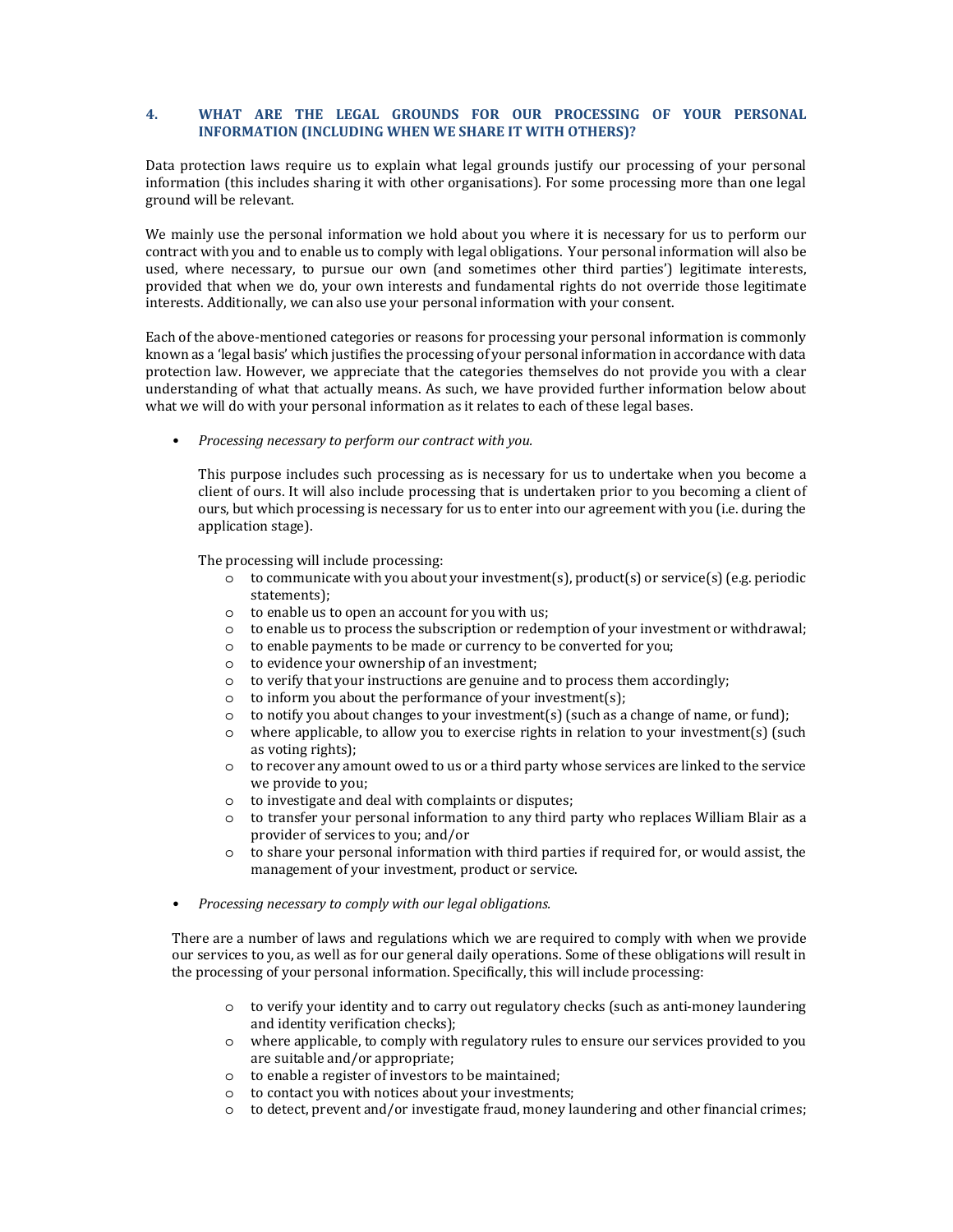- o to comply with audit requests from our auditor;
- o to combat late trading and market timing practices;
- o to ensure you are eligible for a product (such as an ISA);
- o to comply with requests made by you when exercising your legal rights (such as those contained within this Privacy Notice or our Terms of Business);
- o recording incoming and outgoing calls for regulatory purposes;
- o to carry out monitoring of trades and transactions for continued compliance with our regulatory obligations (such as anti-money laundering) and to keep records of the transactions we've undertaken;
- o for establishment, defence and enforcement of our legal rights;
- o when, to achieve the above purposes, we share your personal information with the following categories of individuals or organisations: law enforcement agencies and governmental and regulatory bodies such as tax authorities, financial regulators/ombudsmen and non-financial regulators (depending on the circumstances of the sharing); and/or courts and to other organisations where it is necessary for the administration of justice, to protect vital interests and to protect the security or integrity of our business operations; third parties who assist us with carrying out anti-money laundering, identity verification and negative news screening, and such other professional service providers who we use to assist us to comply with these obligations (such as lawyers, accountants, auditors, consultants and other similar professionals); and third parties to whom we owe a legal obligation to provide specified information.
- *Where processing is necessary for our legitimate interests.*

This will include processing which, on balance, we consider is in our legitimate interests and which do not cause you undue prejudice. Our legitimate interests are:

- o recording incoming and outgoing calls for training, monitoring, and security purposes, as well as to keep an accurate record of any instructions received from you in relation to your investments (this would be relevant where calls are not legally required to be recorded, but where we will record them anyways for the purposes listed above);
- $\circ$  administering and managing your investment account(s) and services relating to that, including, where necessary, updating your records and taking steps to update your contact address so we can contact you about your account;
- o testing the performance of our products, services and investments;
- o to adhere to guidance and best practice under the regimes of governmental and regulatory bodies such as tax authorities, financial regulators/ombudsmen and nonfinancial regulators;
- o for management and audit of our business operations including accounting. This includes allowing other William Blair group entities to conduct audits into our processes;
- $\circ$  to determine the target market for our existing and future products (e.g. determining whether a product is meeting the needs of investors generally);
- $\circ$  to contact you when we have updated this Privacy Notice and consider that it is necessary to advise you about any changes to the way we are processing your personal information;
- o for marketing communications (where it is lawful for us to do so and where you have not objected to the use of personal information for these purposes);
- $\circ$  for some of our profiling, in particular where this does not have a legal effect or otherwise significantly affects you, which is done to provide you with options and a better understanding of your risk and cash flow profile (discussed further below);
- o when, to achieve the above purposes, we share your personal information with the following categories of individuals or organisations: our legal and other professional advisers, auditors; governmental and regulatory bodies such as tax authorities, financial regulators/ombudsmen and non-financial regulators (depending on the circumstances of the sharing); tax authorities who are overseas for instance if you are subject to tax in a different jurisdiction, we may share your personal information directly with relevant tax authorities (instead of through the local authority); other organisations and businesses who provide services to us under contract such as debt recovery agencies, back up and server hosting providers, IT software and maintenance providers, document storage providers and suppliers of other back office functions; buyers and their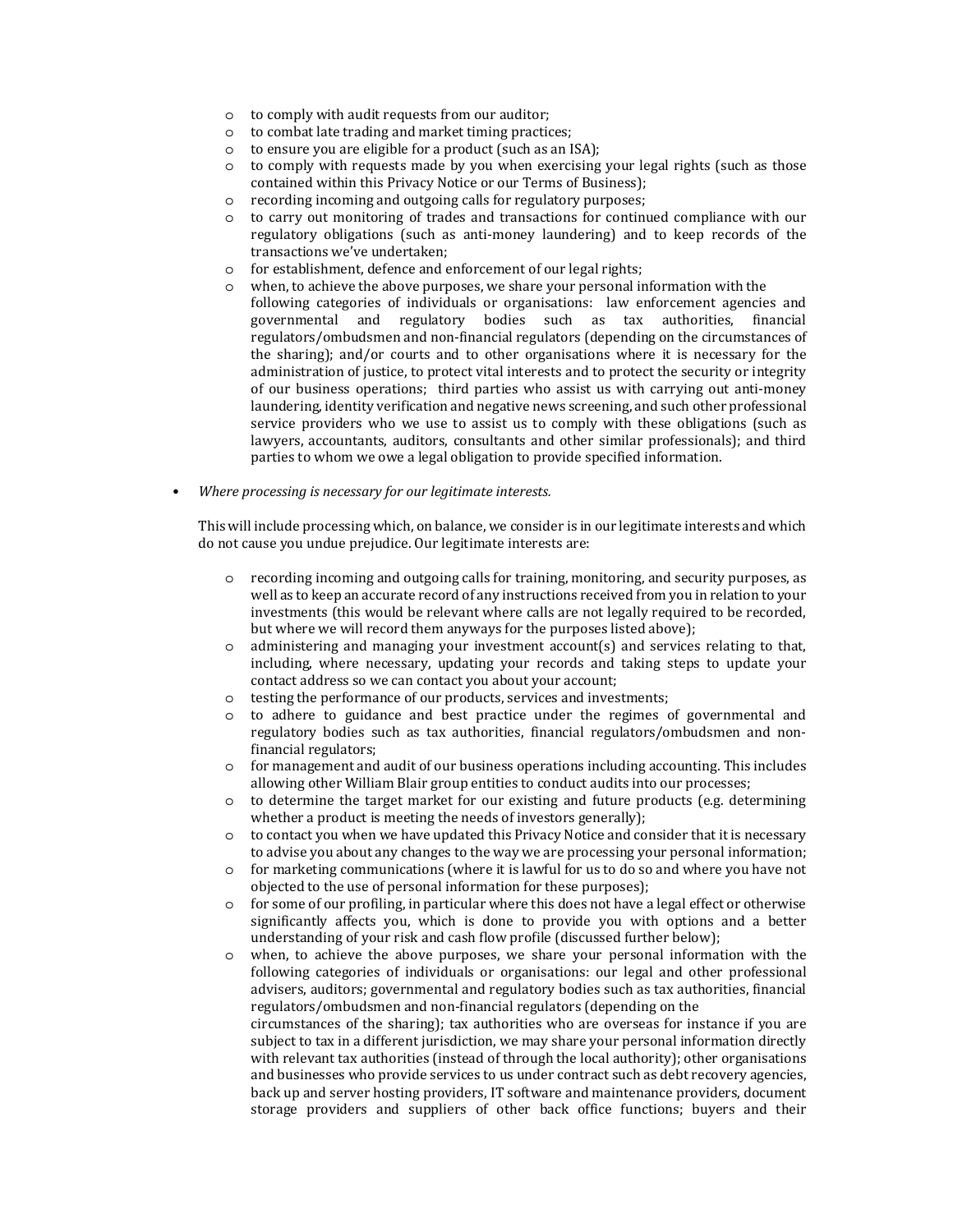professional representatives as part of any restructuring or sale of our business or assets; third parties who we use to assist with identity verification checks; and/or market research organisations who help us to develop and improve our products and services.

(Should you have any questions about the above listed categories of people and/or organisations, please contact us using the contact information provided in this Privacy Notice.)

• *Processing with your consent* 

Unlike the uses described above, sometimes we rely on your consent to use your personal information. We will rely on your consent:

- o when you request that we share your personal information with someone else and consent to that (for example, if you engage the services of a professional adviser after you have become a client of ours and request that we provide information about your account to that professional adviser);
- o where you have opted-in to receiving marketing communications (and have not subsequently opted-out or requested to be removed from any marketing list – which you can do by contacting us as set out below); and/or
- o when you volunteer information to us in correspondence or during meetings where an attendance note is taken (for example, if you provide a reason why you are cashing out a particular investment or why you are moving away from your existing adviser).

There may be other instances where we use consent to process your personal data and special category personal data. If we do, we will provide you with further information about the purposes of the processing at the time we ask for your consent.

# **5. HOW AND WHEN CAN YOU WITHDRAW YOUR CONSENT?**

You have the right to withdraw your consent at any time by either contacting your William Blair contact, via various electronic means or contacting us using the contact information provided below. If you do withdraw your consent, this will mean that we will stop similar future processing. However, the withdrawal of your consent will not invalidate any processing which we previously undertook before you withdrew your consent.

Please note, where we rely on another lawful reason to process your personal information, withdrawing your consent will not affect that processing (such as where the processing is necessary for our performing our contract with you, or where we must process your personal information to comply with law, as described above) and we will continue to process your personal information for those purposes notwithstanding the fact that you have withdrawn your consent for one of the above listed purposes.

# **6. WILL WE SHARE YOUR PERSONAL INFORMATION WITH THIRD PARTIES?**

Yes, we will share your personal information with third parties. There are times when we are either mandated by law to disclose your personal information to third parties (such as tax authorities), or we contract third parties to help us run our business and where we do so, we will also disclose your personal information to those third parties. Where we contract third parties to assist us to provide our services, we will always do so subject to appropriate contracts and safeguards being put in place.

We will never sell, rent or trade your personal information to an outside company.

We will share your personal information with others who have a duty to keep it secure and confidential, and where we have a lawful reason for doing so, as explained in section 4 above. The categories of organisations that we will share your information with are:

• our service providers, agents and sub-contractors who assist us to provide our services and process information on our behalf, such as where we engage with a third party to run the day to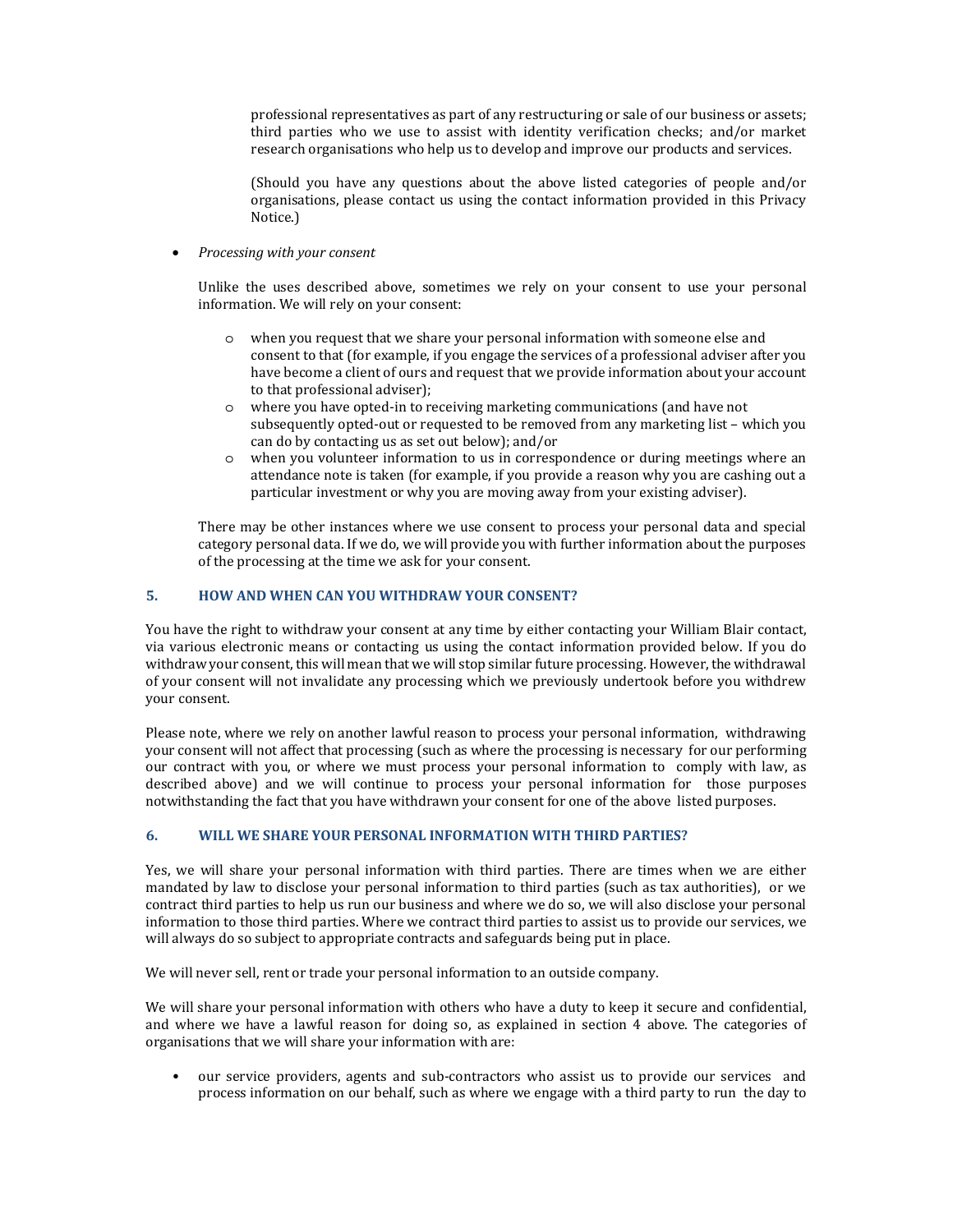day business of our branches, IT and communications service providers, customer records management providers (who assist us in managing customer records);

- financial modelling services which are used to provide you with financial illustrations and comparison service providers who help us determine what products may be available for you depending on your specific circumstances;
- product and financial service providers from whom we acquire products, whether on your behalf or in your own name with our assistance, who will require specific information (for example, fund companies, insurance companies and pension companies);
- firms that work with us which are independently accredited wealth management providers who use our platform and some of our services to provide financial advice to you. These firms are not part of William Blair, but we work with them and they will sign you up to be a client of William Blair so that we are able to process your personal information for the purposes set out in this Privacy Notice;
- professional advisors, such as lawyers, accountants, actuaries;
- an organisation who we may transfer our rights and duties to in the event of a corporate transaction (e.g. if we restructure or sell our business); and/or
- a William Blair group company, such as our parent company, WBC Holdings, LLP.

We can also share your information with UK, U.S. and other regulators and authorities in connection with their duties (such as crime prevention), and/or in connection with our compliance with legal and/or regulatory obligations.

Unless a third party is our service provider (such as our communications service provider), we cannot control all use of your personal information by some third parties who we may be required to share your information with (such as regulators), as they will process your personal information for their own specific purposes. As such, where your personal information has been shared with another data controller entity, you will have rights over how that third party handles your personal information and you can and should contact those parties directly if you want to exercise your rights in relation to those third party's uses of your personal information.

# **7. IS YOUR PERSONAL INFORMATION TRANSFERRED OUTSIDE YOUR COUNTRY?**

William Blair has offices across the world. There will be instances where your personal information will be transferred outside the country of your location. We have appropriate safeguards in place to protect your personal information when transferred to another location. The safeguards that we will use to protect your personal information in relation to international transfers include contractual obligations imposed on the recipients of your personal information.

As part of our business operations, we will, where it is lawful and necessary to do so, share with and/or transfer some of your personal information to other William Blair group companies. William Blair has entered into an intra-group data sharing and transfer agreement with its other various companies to ensure the secure handling of your personal data.

#### **8. WHAT SHOULD YOU DO IF YOUR PERSONAL INFORMATION CHANGES?**

We will take steps to keep your personal information accurate and up to date. However, we are reliant on you to assist us in doing this. As such, you should tell us without delay if any of your personal information changes, so that we can update our records. The contact for this purpose is your William Blair contact person. They will then inform us so that our records are duly updated.

### **9. DO WE DO ANY MONITORING WHICH INVOLVES THE PROCESSING OF YOUR PERSONAL INFORMATION?**

By monitoring, we mean any listening to, recording of, viewing of, intercepting of, or taking and keeping records (as the case may be) of calls, email, text messages, social media messages, in person, face to face meetings and other communications.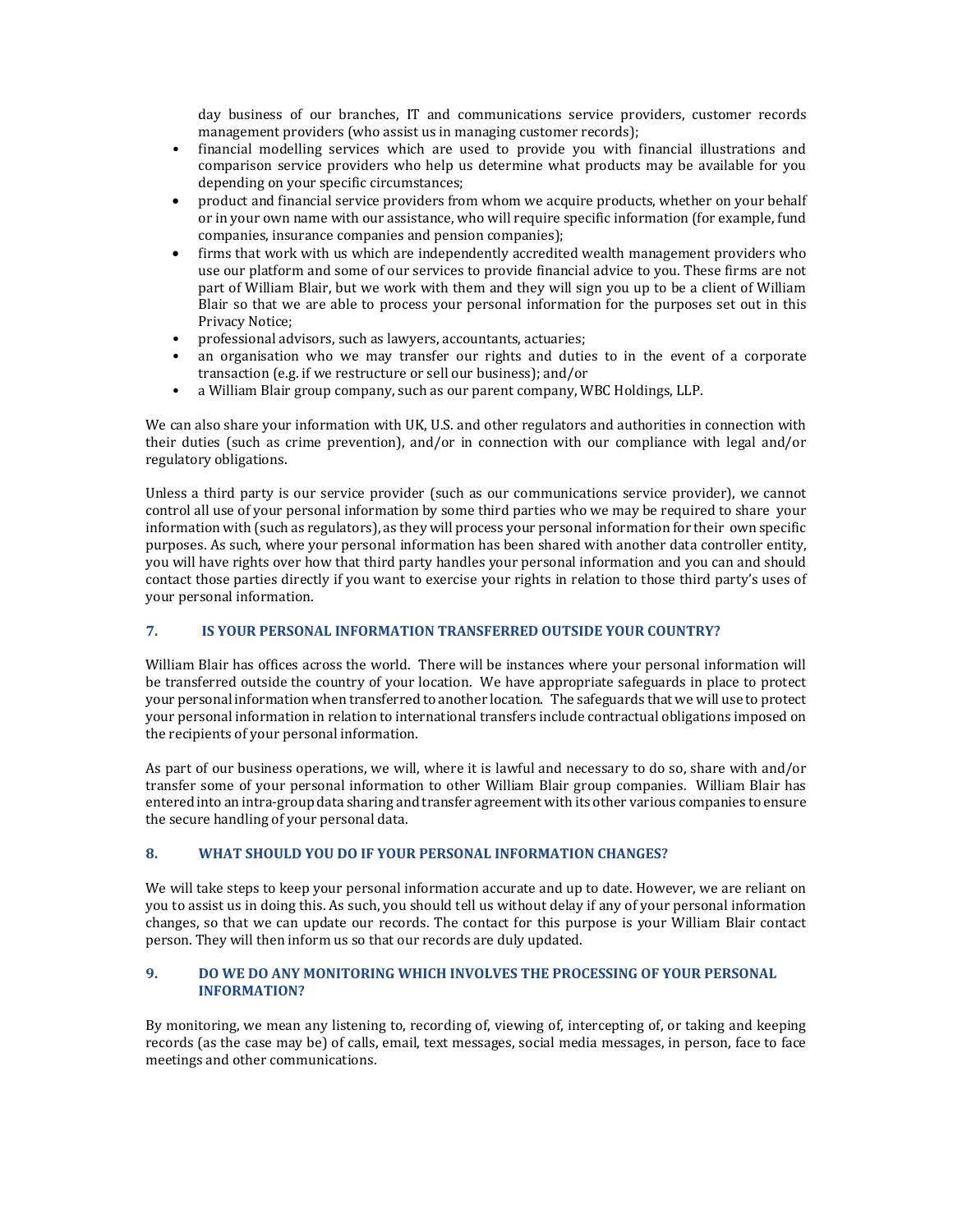We may monitor where permitted by law and we will do this where the law requires it. In particular, where we are required by the Financial Conduct Authority's regulatory regime to record certain telephone lines or in person meetings (as relevant) we will do so.

This practice is noted within and is part of our Terms of Business.

Some of our monitoring may be to comply with regulatory rules, self-regulatory practices or procedures relevant to our business, to prevent or detect crime, in the interests of protecting the security of our communications systems and procedures, to have a record of what we have discussed with you and actions agreed with you, to protect you and to provide security for you (such as in relation to fraud risks on your account) and for quality control and staff training purposes. In addition to monitoring calls, some of our branches use CCTV cameras for health, safety and security purposes. As such, if you attend at one of our branches, you may have your image recorded on CCTV.

We may also deploy other access control mechanisms at some of our offices or branches, such as a visitor's log, which you may be required to sign on entry which will also capture our personal information for safety and security purposes.

# **10. PROFILING AND OTHER AUTOMATED DECISION MAKING**

At present William Blair does not undertake any automated decision-making processes which could result in a negative consequence. At every stage when we handle your personal information, there will be a human element to the interaction before any negative decision is made.

### **11. HOW LONG IS YOUR INFORMATION RETAINED BY US?**

We will only retain your personal information for as long as necessary to meet the reason your personal information was collected. We need to keep your information long enough to make sure that we can provide our services to you, to comply with and/or satisfy all legal obligations including our obligations to keep records and to protect our interests.

In terms of how long we will retain your personal information , we will keep most personal information for a reasonable time after you cease to be a client of ours. There may be some instances where we will need to keep the information for longer periods of time depending on the nature of the data, or the purpose for the retention. In this regard, we have set out some examples of processing which we undertake and the reason why we will need to retain your personal information even after you cease to be a client of ours.

- o Retention in case of queries: We will retain the personal information that we need to keep in case of queries from you (for instance, if you apply unsuccessfully for a product or service);
- o Retention in case of claims: We will retain the personal information that we need to keep for the period in which you might legally bring claims or complain to the Financial Ombudsman against us;
- o Retention in accordance to pension transfers: We will retain all personal information in relation to pension transfers advice for so long as this is required by law; and/or
- o Retention in accordance with legal and regulatory requirements: We will retain the personal information that we need to keep even after the relevant contract you have with us has come to an end.

If we anonymise your personal information so that it can no longer be associated with you, it will no longer be considered personal information, and we can use it without further notice to you.

If you would like further information about our data retention practices, contact us on the details set out in this Privacy Notice.

# **12. WHAT ARE YOUR RIGHTS UNDER DATA PROTECTION LAWS?**

Here is a list of the rights that all individuals have under data protection laws. They do not apply in all circumstances. If you wish to exercise any of them, we will explain at that time if they are relevant as well